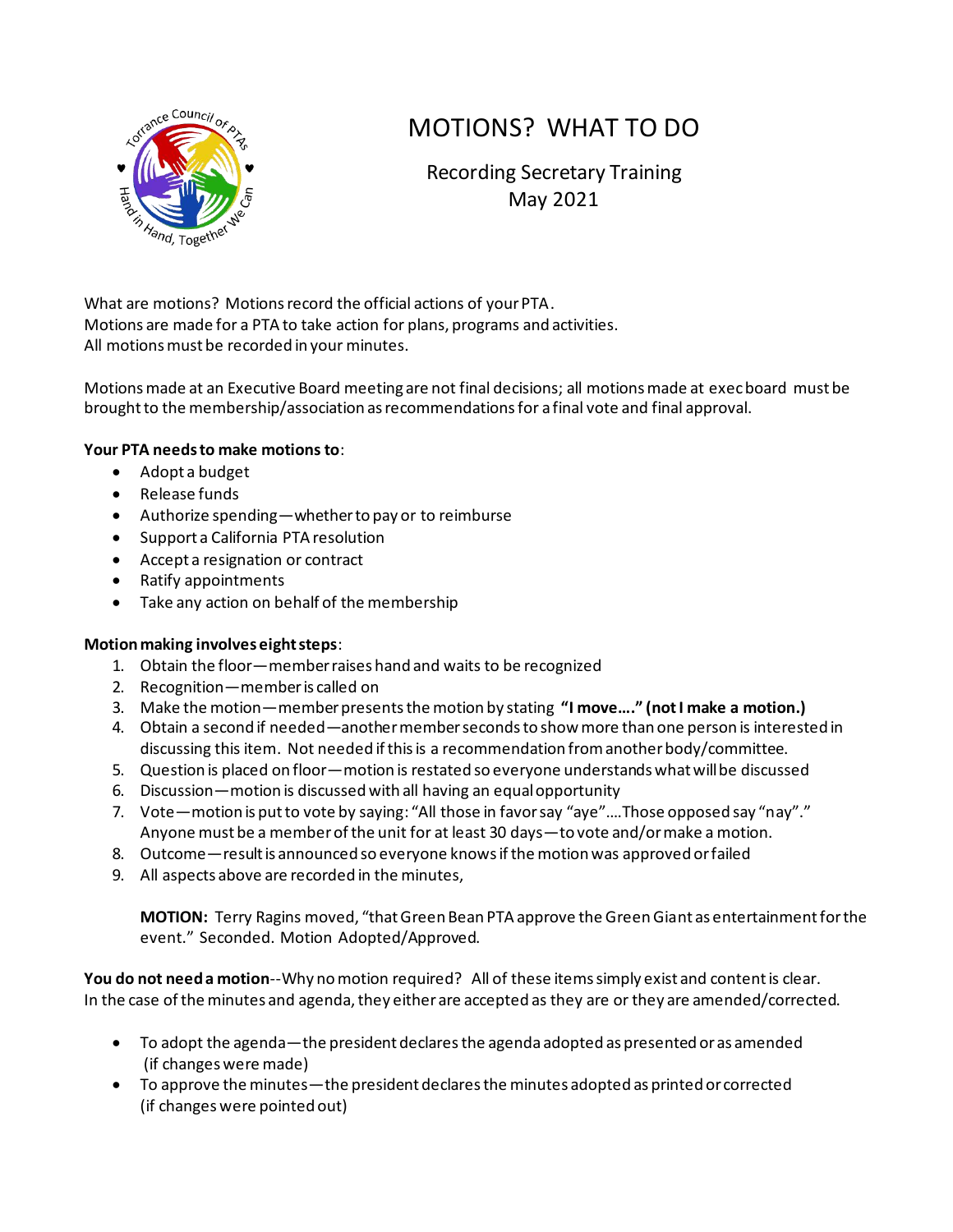• To approve the treasurer's report—the details are included and the report is filed for audit

### **Making the motion**

Record the first and last names of the person making the motion, the text of the motion, that there was a second (no name recorded), and the result of the vote (adopted/defeated or not passed).

**Encourage use of Motion Slips:** To ensure accuracy, have the motion maker write down the motion using a motion form, in the chat section of a ZOOM, or at the very least, repeat the wording of the motion. People could also write the motion at home and bring it to read when making the motion/send as emal.

### **Motions made at almost every meeting**:

**Approval of bills**to be paid (the checks to be written) and **Ratification of bills paid** (checks have already been written)

Approval to pay bills— (sample wording for motion)

"I move to approve the payment of a bill for \$23.56 to be paid to Mary Sunshine as reimbursement for Reflections expenses and a bill for \$67.00 to PopupTentsRUsfor rental of sunshades for the Spring Sports Day, for a total of \$90.56."

**Motion**: **Lisa Webstermoved to approve the payment of a bill for \$23.56 to be paid to Mary Sunshine as reimbursement for Reflections expenses, and a bill for \$67.00 to PopupTentsRUsfor rental of sunshades for the Spring Sports Day, for a total of \$90.56**.(Can list if a number of items.) **Motion was seconded and approved**.

### Ratification of bills already paid - (sample wording for motion)

"I move to ratify bills paid by checks #234-236, dated March 10 to March 18, 2020, for a total of \$255.66."

# **Motion: Lisa Webster moved to ratify bills paid by checks #234-236, dated March 10 to March 18, 2020, for a total of \$255.66.**

### **Motion was seconded and approved**.

### **Adopting the audit**

Twice a year, the auditor will present the audit report for the period of either July 1 (year) to December 31 (year) or January 1 (year) to June 30 (year). The auditor will report the findings (refer to the audit form).

Record that Mary Green gave the audit report for the period of either July 1 (year) to December 31 (year) OR January 1 (year) to June 30 (year). You would also record that

"Mary Green has examined the financial records of the treasurer of \_\_\_\_\_\_\_\_\_\_\_ PTA/PTSA and finds them to be correct/substantially correct with recommendations/partially correct more adequate accounting procedures need to be followed so that a more thorough audit report can be given/incorrect." (Record one of those choices).

Someone, probably the auditor will make a motion to adopt the audit as presented.

**Motion: Mary Green moved to adopt the audit for the period of July 1, 2019 to December 31, 2019 as presented. Motion was seconded and approved**.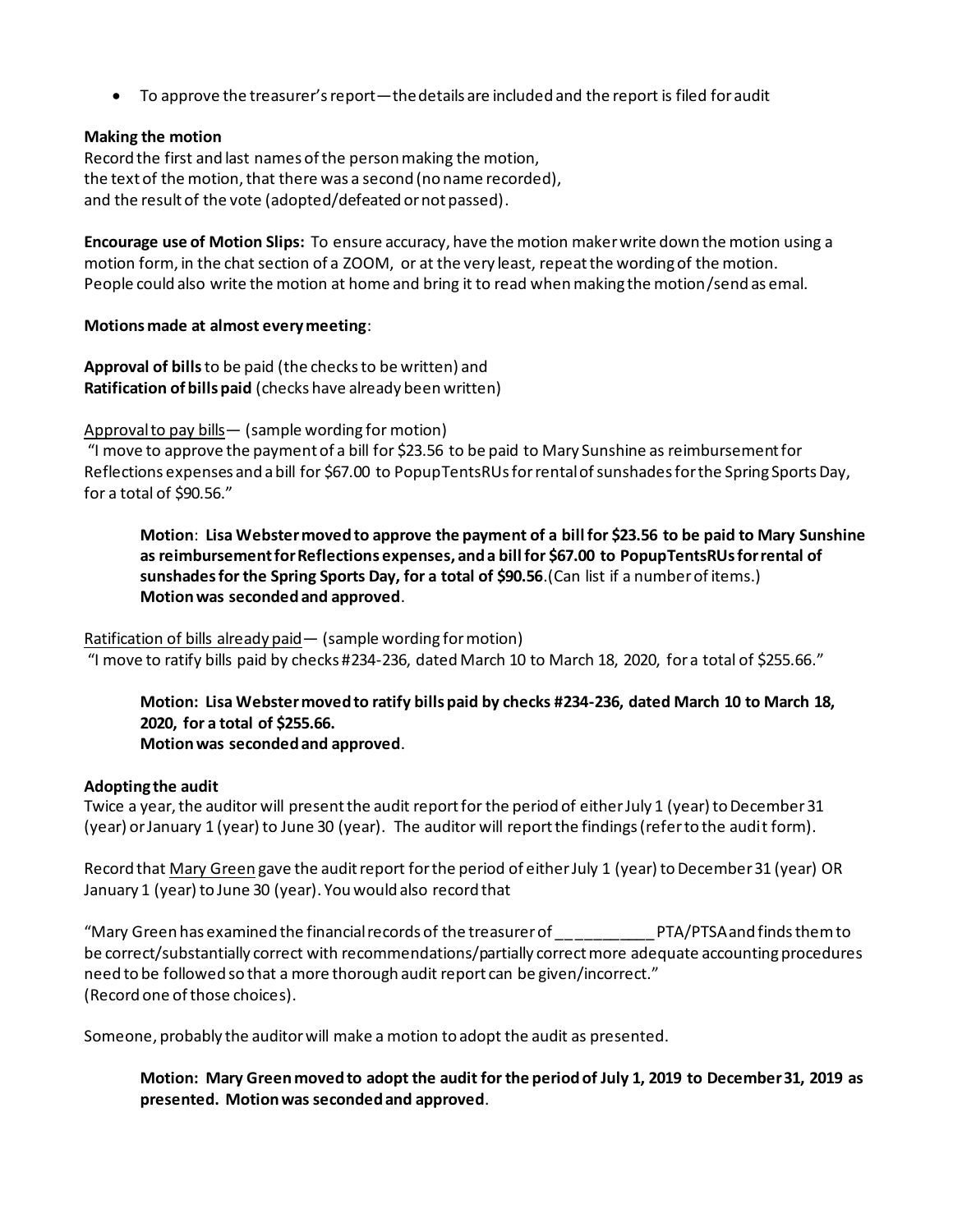## **Changing bank signers**

The minutes must contain the necessary motions concerning the bank signers for your PTA. Put all the names to be removed in one motion (going off the account), all the names being added in another motion (new signers), and all the confirmations in another (those staying on the account).

**Preprinting motions**(as in listing in the agenda) is a way to help the meeting go faster. They can be voted as a block. "I move to approve items #1-3 and #5." In this instance #4 may be considered separately or withdrawn. Withdrawing a preprinted motion is not an item of business in itself. If the maker withdraws the motion before it has been brought forward, then for all practical purposes it never existed. If the maker withdraws the motion after it has been made but before being restated, the motion ceases to exist. The president would state, "The motion is withdrawn."

If the maker wants to withdraw a motion after there has been discussion, there must be consensus of the group that the motion be withdrawn. The president states, "If there is no objection…."

Postponing a motion requires a motion, second and vote.

**Amendments—**An amendment is a way to change a motion already on the floor before the vote is taken. It may be amended by:

- Inserting or adding words
- Striking words
- Striking words and inserting words
- Substituting one paragraph or resolution for another

For wording/examples of amendments, please refer to the Thirty-Third District Mini Workshop Training on Motions and amendments

For additional information regarding motions, please refer to the Thirty-Third District PTA Mini Workshop Training "All About Motions" handout